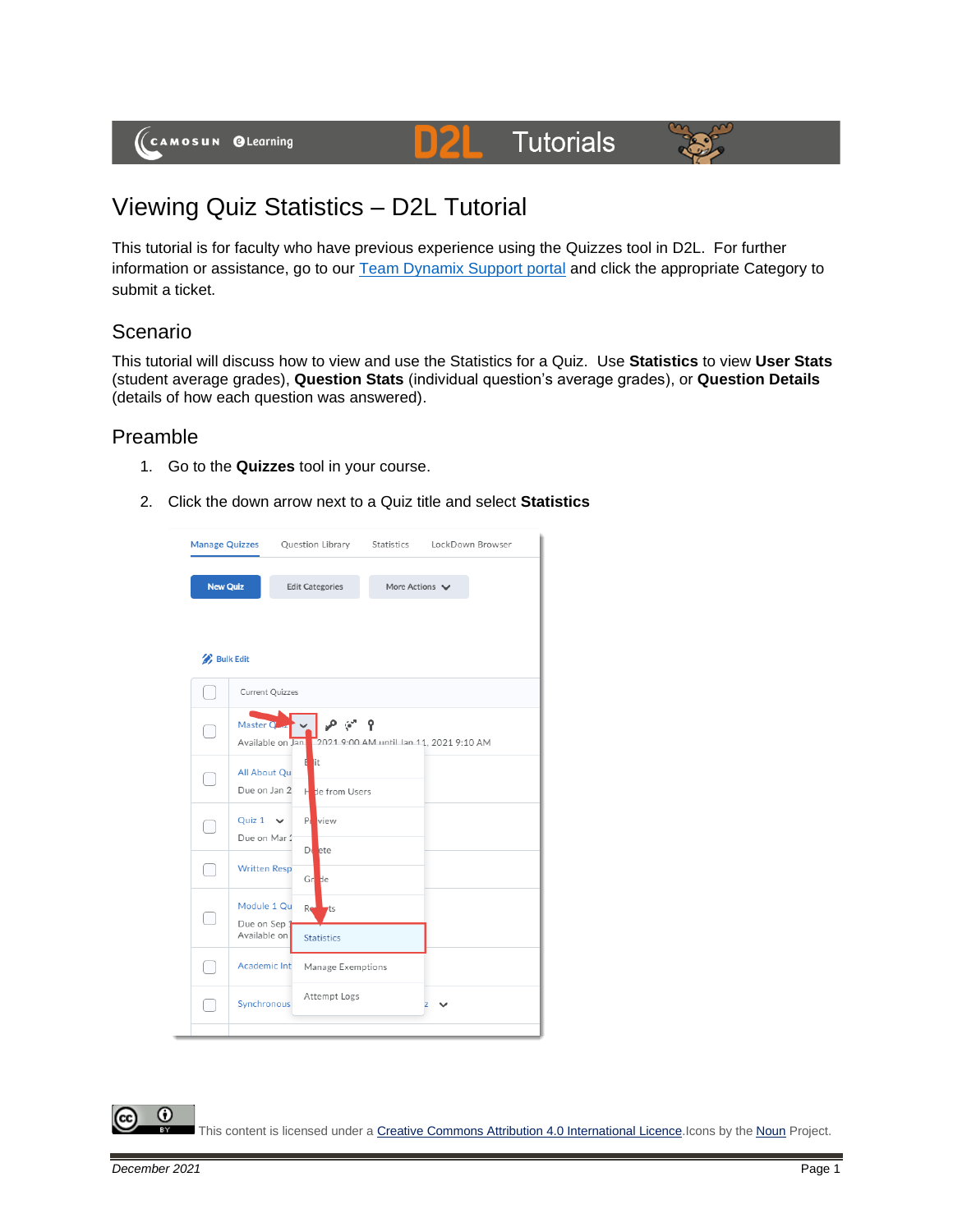3. Under the **User Stats** tab, you will find the Quiz's **Score Distribution**, **Class Average**, and **Average Grade** for each student.

| Manage Quizzes > View Statistics<br>View Statistics - Master Quiz .                                      |                                                                                 |                         |                             |
|----------------------------------------------------------------------------------------------------------|---------------------------------------------------------------------------------|-------------------------|-----------------------------|
| $\sqrt{\phantom{a}}$ Include exempted users in stats<br>User Stats<br>Question Stats<br>Question Details |                                                                                 |                         |                             |
| <b>User Statistics</b><br><b>Score Distribution:</b><br>100%<br>Percentage of Users<br>50%               | 100%<br>75%<br>Average Grade                                                    | Export to CSV           | Export to Excel             |
| Class Average:                                                                                           | The Class Average is calculated based on the Overall Grade Calculation setting. | 13.33 % (Std Dev = n/a) |                             |
| th For<br><b>Show Search Options</b><br>Sea<br>$\alpha$                                                  |                                                                                 |                         |                             |
| Last Name ▲. First Name                                                                                  | Average Grade                                                                   |                         |                             |
| Student, Training01 (Exempt)                                                                             |                                                                                 |                         | 20%                         |
| Student, Training02                                                                                      |                                                                                 |                         | 20%                         |
| Student, Training04                                                                                      |                                                                                 |                         | 0%                          |
|                                                                                                          |                                                                                 |                         | 20 per page<br>$\checkmark$ |

 $\overline{0}$ (cc This content is licensed under [a Creative Commons Attribution 4.0 International Licence.I](https://creativecommons.org/licenses/by/4.0/)cons by the [Noun](https://creativecommons.org/website-icons/) Project.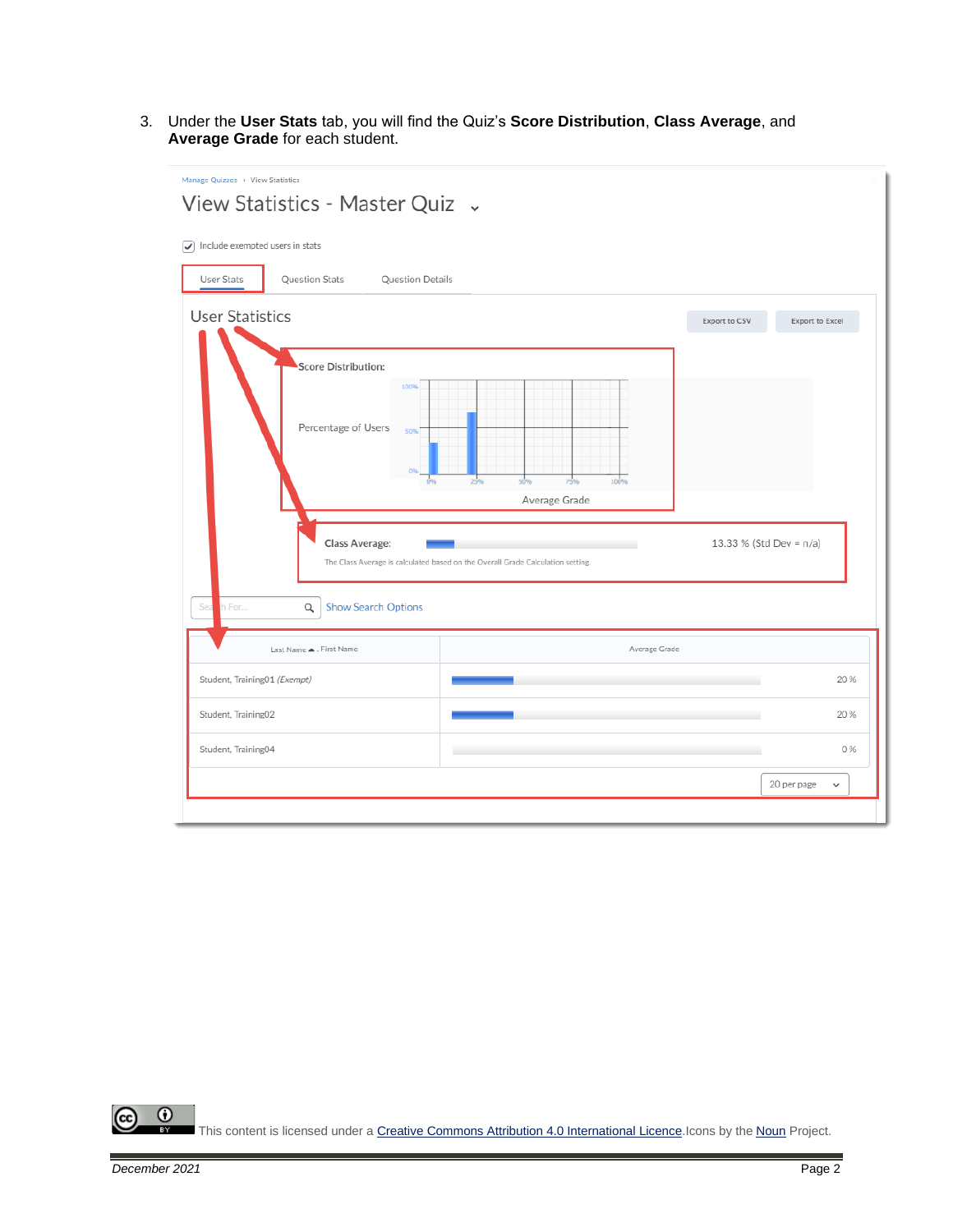4. Under the **Question Stats** tab, you will find the Quiz's **Score Distribution**, **Class Average**, and **Average Grade** for each question, along with Standard Deviation, Discrimination Index and Point Biserial if relevant.

| Manage Quizzes > View Statistics<br>View Statistics - Master Quiz .                                                                                                                                                                     |                                                             |                  |       |     |                 |                                           |
|-----------------------------------------------------------------------------------------------------------------------------------------------------------------------------------------------------------------------------------------|-------------------------------------------------------------|------------------|-------|-----|-----------------|-------------------------------------------|
| Include exempted users in stats<br>$\checkmark$                                                                                                                                                                                         |                                                             |                  |       |     |                 |                                           |
| User Stats                                                                                                                                                                                                                              | Question Stats                                              | Question Details |       |     |                 |                                           |
| <b>Question Statistics</b><br>Export to CSV                                                                                                                                                                                             |                                                             |                  |       |     | Export to Excel |                                           |
| <b>Score Distribution:</b><br>100%<br>Percentage of Questions<br>50%<br>50%<br>75%<br>100%<br>25%<br>Average Grade<br>13.33 % (Std Dev = n/a)<br>Class Average:<br>The Class Average is calculated on first attempts flagged as graded. |                                                             |                  |       |     |                 |                                           |
|                                                                                                                                                                                                                                         |                                                             |                  |       |     |                 | What do the statistics on this page mean? |
| Question                                                                                                                                                                                                                                | Standard Deviation<br>Discrimination Index<br>Average Grade |                  |       |     | Point Biserial  |                                           |
|                                                                                                                                                                                                                                         | Video/Audio/Text with questions                             |                  |       |     |                 |                                           |
| Question 1                                                                                                                                                                                                                              |                                                             | 100 %            |       | n/a | n/a             | n/a                                       |
| Second Section                                                                                                                                                                                                                          |                                                             |                  |       |     |                 |                                           |
| Question 2                                                                                                                                                                                                                              |                                                             |                  | 100 % | n/a | n/a             | n/a                                       |
| Question 3                                                                                                                                                                                                                              |                                                             |                  | 0%    | n/a | n/a             | n/a                                       |

 $\overline{\odot}$ (cc This content is licensed under [a Creative Commons Attribution 4.0 International Licence.I](https://creativecommons.org/licenses/by/4.0/)cons by the [Noun](https://creativecommons.org/website-icons/) Project.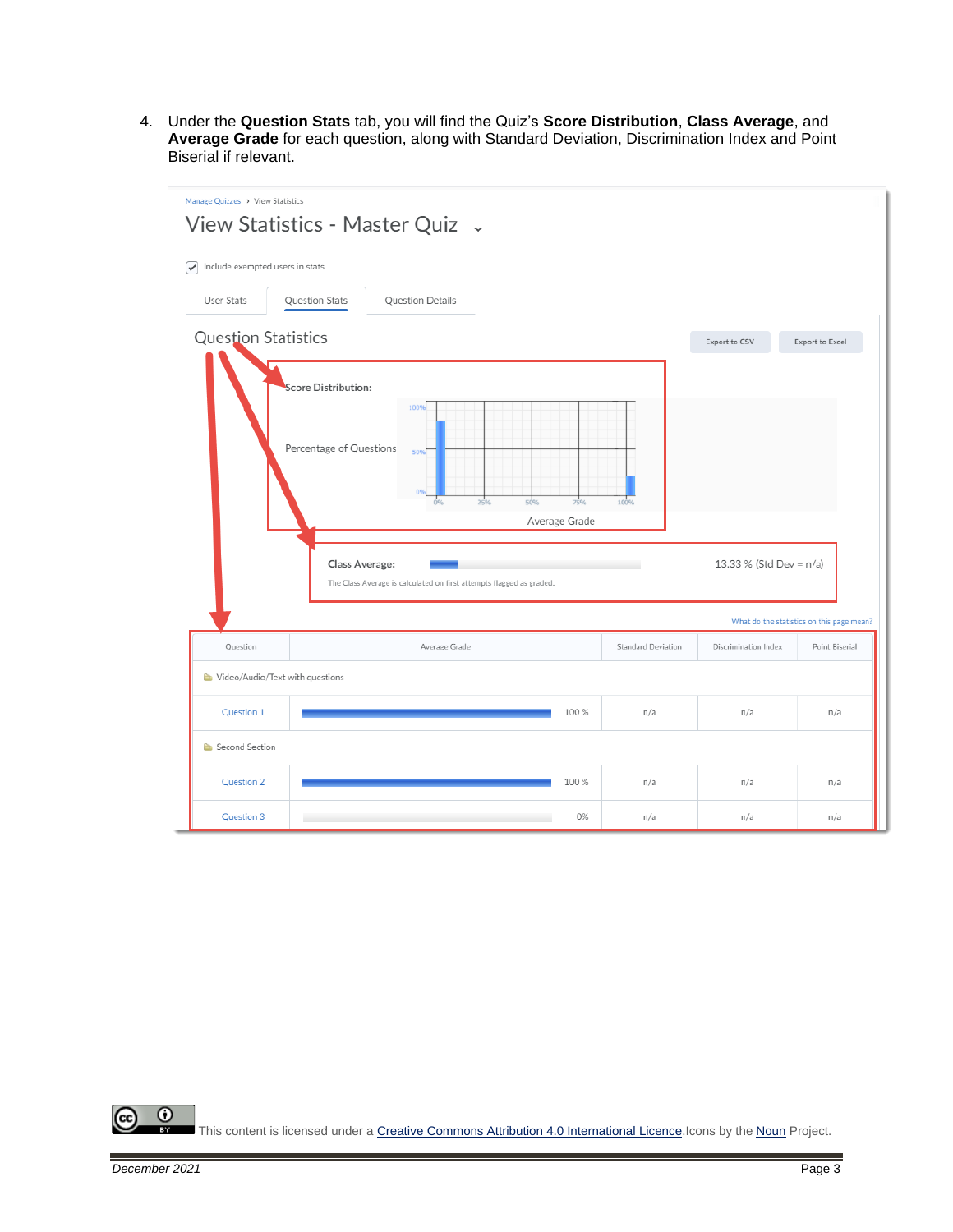5. Under the **Question Details** tab, you will find date filter options for the statistics, as well as a listing of each question with **Average Grade**, **Standard Deviation**, etc. According to D2L: "All statistics are calculated based on each user's first attempt on the quiz. \*Note that only first attempts with scores between 0% and 100% on a question are included in that question's statistics."

| Manage Quizzes > View Statistics<br>View Statistics - Master Quiz .                                             |                                                                                                                                          |  |  |  |  |  |
|-----------------------------------------------------------------------------------------------------------------|------------------------------------------------------------------------------------------------------------------------------------------|--|--|--|--|--|
| $\blacktriangleright$ Include exempted users in stats<br>User Stats<br>Question Stats                           | <b>Ouestion Details</b>                                                                                                                  |  |  |  |  |  |
| Question Details                                                                                                | Export to CSV<br>Export to Excel                                                                                                         |  |  |  |  |  |
| Has Start Date<br>1/1/2021<br>Now<br>Has End Date                                                               |                                                                                                                                          |  |  |  |  |  |
| 1/8/2021<br>Apply                                                                                               | (Number of First Attempts: 3)<br>What do the statistics on this page mean?                                                               |  |  |  |  |  |
| Video/Audio/Text with r<br>estions<br>Watch this video and<br>swer the questions:                               |                                                                                                                                          |  |  |  |  |  |
| Question 1 Difficulty: 1                                                                                        |                                                                                                                                          |  |  |  |  |  |
| This is an amazing video                                                                                        |                                                                                                                                          |  |  |  |  |  |
| $\Rightarrow$ True                                                                                              | Average Grade: 1 / 1 (100 %)<br>Standard Deviation: n/a<br>(100 %<br>1                                                                   |  |  |  |  |  |
| False                                                                                                           | Point Biserial: n/a<br>0<br>(0 %)                                                                                                        |  |  |  |  |  |
|                                                                                                                 | Discrimination Index: n/a                                                                                                                |  |  |  |  |  |
|                                                                                                                 | <b>Average Grade:</b> 1 / 1 (100 %)                                                                                                      |  |  |  |  |  |
| <b>Second Section</b>                                                                                           |                                                                                                                                          |  |  |  |  |  |
| Now answer the next series of questions.                                                                        |                                                                                                                                          |  |  |  |  |  |
| Question 2<br>Difficulty: 1                                                                                     |                                                                                                                                          |  |  |  |  |  |
| Creating questions in the Question Library will enable you to reuse your questions on various Quizzes or exams. |                                                                                                                                          |  |  |  |  |  |
| $\Rightarrow$ True<br>False                                                                                     | Average Grade: 1 / 1 (100 %)<br>Standard Deviation: n/a<br>(100 %<br>1<br>(0 %)<br>Point Biserial: n/a<br>0<br>Discrimination Index: n/a |  |  |  |  |  |

 $\odot$ This content is licensed under [a Creative Commons Attribution 4.0 International Licence.I](https://creativecommons.org/licenses/by/4.0/)cons by the [Noun](https://creativecommons.org/website-icons/) Project.

(cc